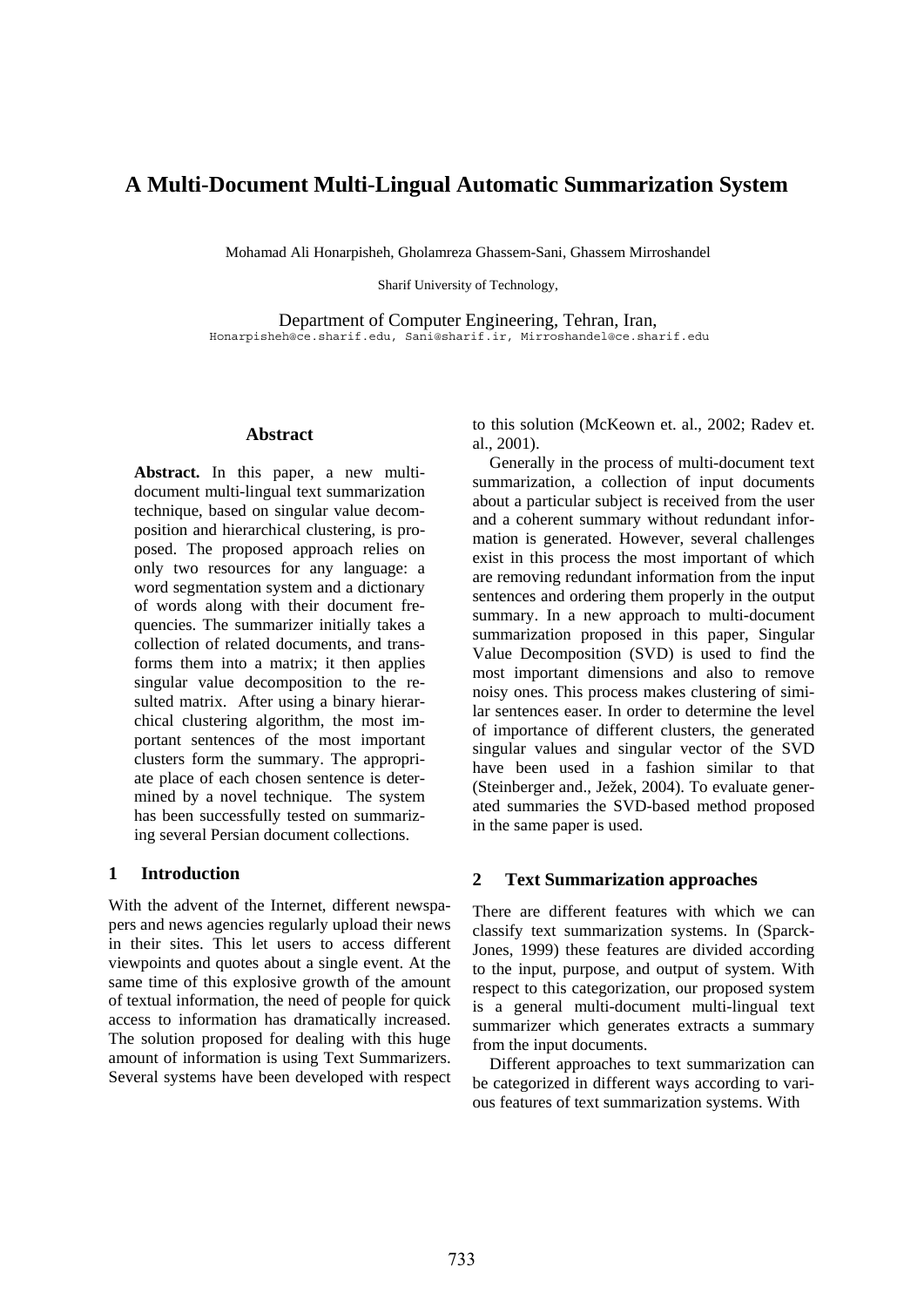

**Fig. 1.**Singular Value Decomposition

respect to the output of the system, there are two categories of extracting and abstracting methods. Extraction-based summarization methods are also divided into three classes.

The first group of Extraction-based methods is statistical. These methods statistically assign significance score to different textual units. The very first developed summarization methods were of this category (Edmundson and Wyllys, 1961). Scoring policy in these systems was based on different features, such as term frequency and place of the sentences. Vector Space Models (Salton et. al., 1994), compression of sentences with Automatic Translation approaches (Knight and Marcu, 2000), Hidden Markov Model (Jing and McKeown, 2000), Topic Signatures based methods (Lin and Hovy, 2000, Lacatusu et al., 2006) are among the most popular techniques that have been used in the summarization systems of this category.

The second groups of extraction-based methods, shallow understanding approaches use some information about words or textual units and their dependencies to improve the performance of extraction. The understanding can be induced using dependencies between words (Barzilay and Elhadad, 1997), rhetorical relations (Paice and Johns, 1993), events (Filatova and Hatzivassiloglou, 2004). In all of these methods, the most focused dependencies are used as a measure for saliency of each textual unit.

The third group, knowledge-based approaches, uses particular domain knowledge in discriminating the important parts of input documents. This knowledge is usually taking some assumptions about the working domain. Centrifuger (Elhadad et al., 2005) is a good example of systems in this category, which operates in medical domains.

The new approach proposed in this paper uses SVD and hierarchical clustering methods. It can therefore be categorized in the statistical based methods.

#### **3 SVD based methods**

Methods that use SVD to find salient information in the input document are a member of Vector Space Models. In such models, each textual unit is represented by a vector. Each component of this vector is filled with a value which represents both the local and global importance of each word.

The idea of using SVD in summarization was first introduced in (Gong and Liu, 2001). In this model, the input document is transformed into an  $m \times n$  sparse matrix, A, where *m* is the number of words and *n* is the number of the sentences of input document.

The SVD of this  $m \times n$  matrix, with the assumption  $m \succ n$ , is defined as follows:

$$
A = U \Sigma V, \qquad (1)
$$

where  $U=[u_{ij}]$  is an  $m \times n$  column-orthogonal matrix with columns named as the left singular vectors,  $\Sigma = diag(\sigma_1, \sigma_2, ..., \sigma_n)$  is an  $n \times n$  diagonal matrix with non-negative diagonal elements in descending order, and  $V=[v_{ij}]$  is an  $n \times n$  roworthogonal matrix with rows named as the right singular vectors (figure 1 demonstrate application of SVD to *A*). The number of non-zero elements in Σ is equal to the rank, *r*, of matrix *A*.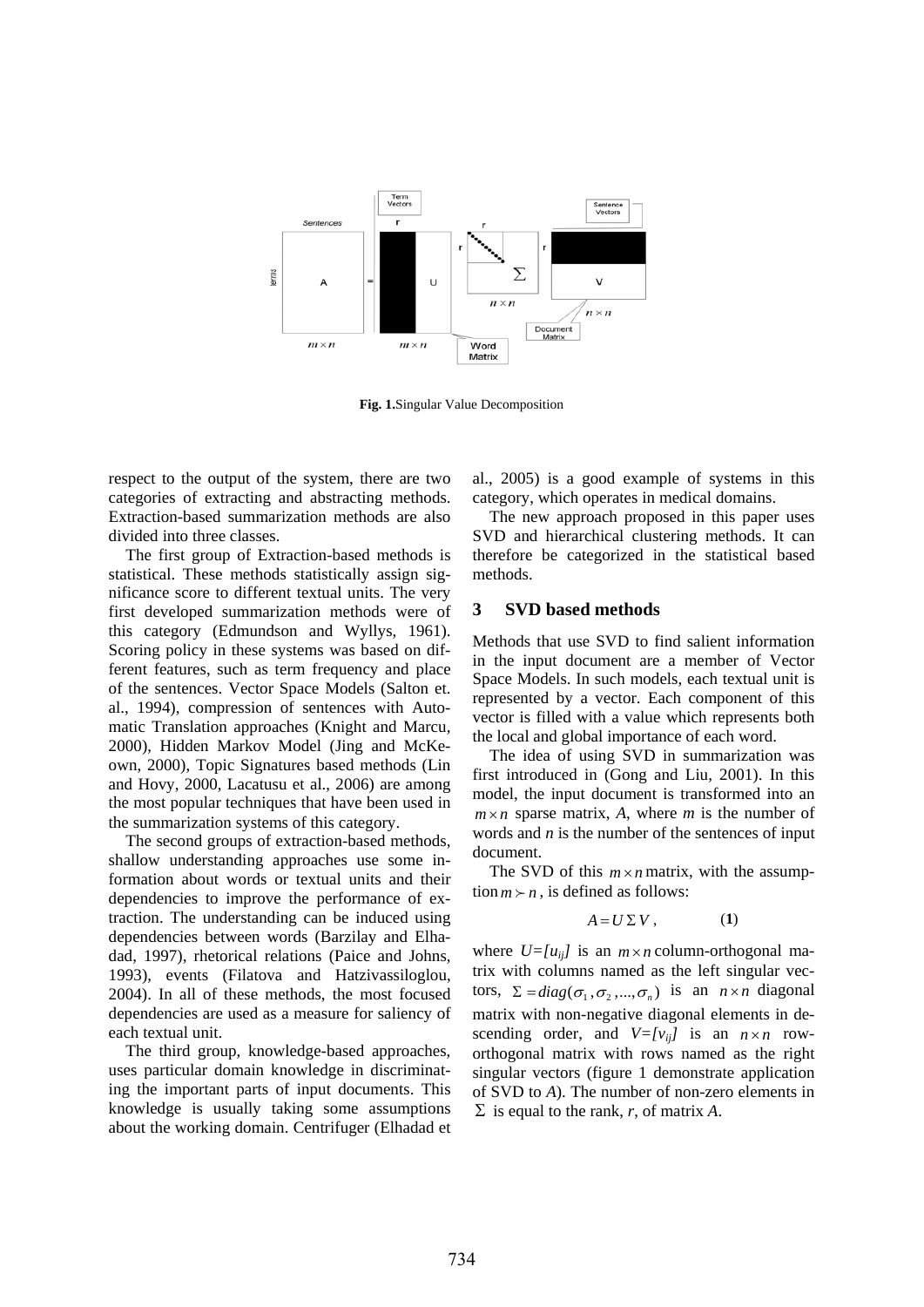There are two viewpoints about the result of performing SVD on sentence by the word matrix of document (Gong and Liu, 2001). From transformation viewpoint, SVD for each sentence reduces the dimensions from *m* to *r*. The salience degree of the reduced dimension decreases from the first to the *r*th dimension. From the semantic viewpoint, SVD derives the hidden latent structure of the input document. This structure is represented in *r* linearly independent base vectors (i.e. concepts). SVD can capture and model the interrelations between concepts and hidden topics, which can be used to cluster semantically related words and sentences.

In SVD-summarization method, for each salient concept (singular vector) of matrix V, the sentence with the highest value in that dimension is chosen. This technique helps us to choose the sentences of the summary that best represent the most important concepts. For example, the most important sentence of a document in this summarization method is the sentence that has the highest value in the first row of *V.* 

However, this method faces two significant problems. First, the number of dimensions should be less than or at most equal to the number of discovered. Second, in this method just individual concept is used to determine their saliency, not their combinations. This strategy obviously works poor when a sentence that is not the most important of any dimension alone may contain concept that in combination make it important enough.

These problems led to the introduction of a new summarization method (Steinberger and Ježek, 2004). This new approach uses summation of the weighted components of singular vectors instead of each individual concept alone. The weight of each vector's component of each sentence is its corresponding singular value. The reason for such weighting is to increase the effect of more important singular vectors. Formally, the degree of salience of each sentence can be computed by using the following formula:

$$
S_k = \sqrt{\sum_{i=1}^r v_{k,i}^2 \cdot \sigma_i^2}.
$$
 (2)

where  $s_k$  is the salience degree of  $k$ th sentence in the modified latent vector space, and *r* is the number of important dimensions of the new space. Corresponding value of each *r* dimensions is greater than half of the first singular value.

Both of above strategies for text summarization were proposed for single document summarization only. These approaches do not utilize the clustering power of SVD in discovering sentences with close meanings. On the other hand, their pure reliance on SVD, which does not depend on the characteristics of any language, makes them appropriate to be applied to any language.

## **4 Multi-Document SVD based Summarization**

In this paper a new version of the SVD based summarization is introduced. After transforming all documents into sentence by word matrix, SVD is applied to the resultant matrix. To remove redundant sentences from the summary, a hierarchical bottom-up clustering algorithm is applied to the *r* most important extracted concepts of the input sentences. After extracting the clusters, the saliency score of each cluster is determined, and the most important clusters are selected. At the same time, using a simple ordering method, the appropriate place of each sentence in the sorted collection is determined. In the following sections, each of these processes is described in more details.

#### **Matrix Construction and Application of SVD**

Given a collection of input documents that are related to a particular subject, the system decomposes the documents into sentences and their corresponding words. In addition, it computes the total number of occurrences of each word in all documents as the Term Frequency (TF).

The developed system works on Persian language. It is assumed that words are separated by spaces. However, some words in Persian are compound words .However this did not cause any problem for the developed system; because the most meaningful part of such words is usually less common than others and thus have an Inverse Document Frequency (IDF) that is higher than that of more common less meaningful parts. IDF represents the amount of meaning stored in each word. It can be used to reduce the impact of less important constituents such as stop words, which usually have a high TF but contains little meaning.The formula for calculating IDF is as follows:

$$
IDF(term) = \log(\frac{NUMDOC}{NUMDOC(term)})
$$
, (3)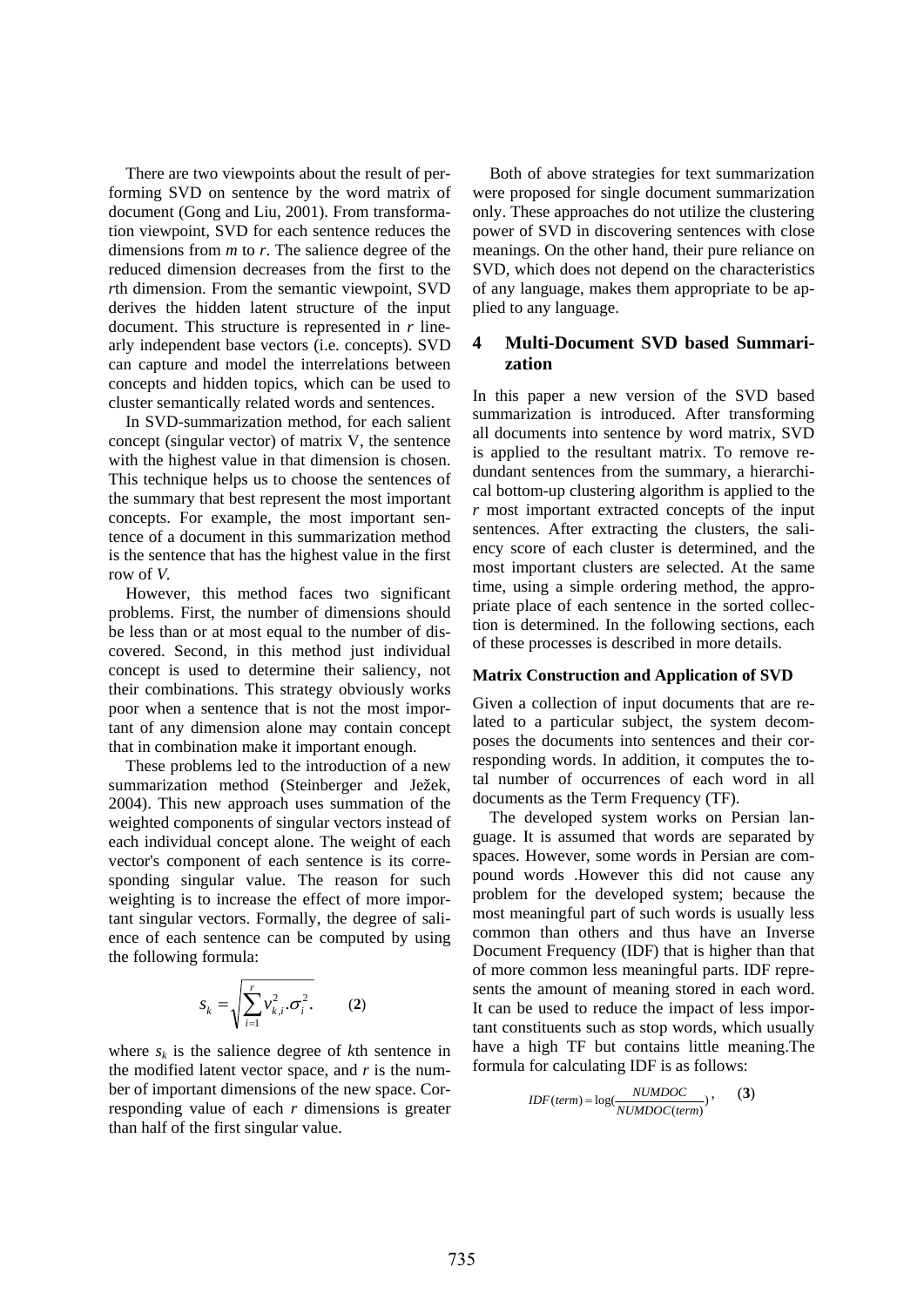where *NUMDOC* represents the total number of document processed to create IDF dictionary and *NUMDOC(term)* is the number of documents in which the *term* appeared.

After decomposition, the input sentences along with their corresponding words are arranged as a matrix. Two different weighting schemes have been applied to each element of this matrix: 1) a constant value and, 2) each word's associated TF\*IDF (Salton and Buckley, 1988).

After constructing the Sentence by word matrix, SVD is applied to the resultant matrix. Applying SVD removes the effect of unimportant words and highlights more salient dimensions. It also reduces the number of dimensions for each sentence, resulting in an easer clustering process. This improves the performance of sentence clustering by making it faster and less sensible to unimportant differences between sentences.

#### **Clustering**

To cluster reduced dimension sentences, a binary hierarchical agglomerative clustering algorithm with average group linkage is used. In this algorithm, at first, each sentence is considered as a cluster. At each step, two closest clusters are combined into a single cluster. The dimension of this new cluster is the average dimensions of the two combining ones. These steps are repeated until we have only one cluster. So the result of this algorithm is a binary tree.

The question that needs to be answered at this step is "how clusters containing similar sentences can be extracted from this binary tree?" Two properties are required to propose a sub-tree as a possible cluster of similar sentences:

- 1. The number of existing sentences at the current node (cluster) should be less than or equal to the total number of input documents; because it is assumed that there is not much redundant information in each document. This assumption is valid with respect to the news documents in which there might be only little redundancy.
- 2. The distance between two children of the current cluster should be less than or equal to the distance between current cluster and its sibling node. This condition has been found empirically.

Using these two heuristics, similar clusters are extracted from the binary tree.

## **Finding Salient units**

To select important clusters from the set of extracted clusters, different clusters are scored based on two diffrent methods. In the first method, the average of TF\*IDF of different words in the each sentence in the current cluster are used. The second approach was the latest SVD-based approach which was proposed by (Steinberger and Ježek, 2004) and was described in the section 3. In the latter, score of each cluster is found using the following formula:

$$
score(cluster) = \frac{\sum_{\text{secluster}} score(s)}{|cluster|}, \qquad (4)
$$

where *|cluster|* represent the number of sentences in the current cluster.

## **Selecting and ordering sentences:**

In this step, the final representation of the summary will be generated. To this end, from each important cluster, a sentence should be selected. At the same time, the proper order of selected sentences should be determined. To find this order, a Representative Document (RD) is selected. The RD is the document which includes most sentences of the most important clusters. After selecting RD the following steps are performed:

- 1. Starting from the most important cluster, while the number of processed words of summary sentences does not exceed form the specified number:
	- a. If no sentence from the current cluster was not added to the summary:
		- i. If there is a sentence from the RD in this cluster, choose this sentence;
		- ii. Otherwise find the most important sentence, the current cluster: To find out the place of the selected sentence in the summary, a search is performed for clusters that contain both sentences from RD and neighbors of the selected sentence. The place of the sentences from RD that co- clustered with neighbors of the selected sentence is chosen as the selected sentence boundary.
		- iii. If any place has been found for the selected sentence, add it to summary in the specified location, and mark that cluster as having a sentence in the summary.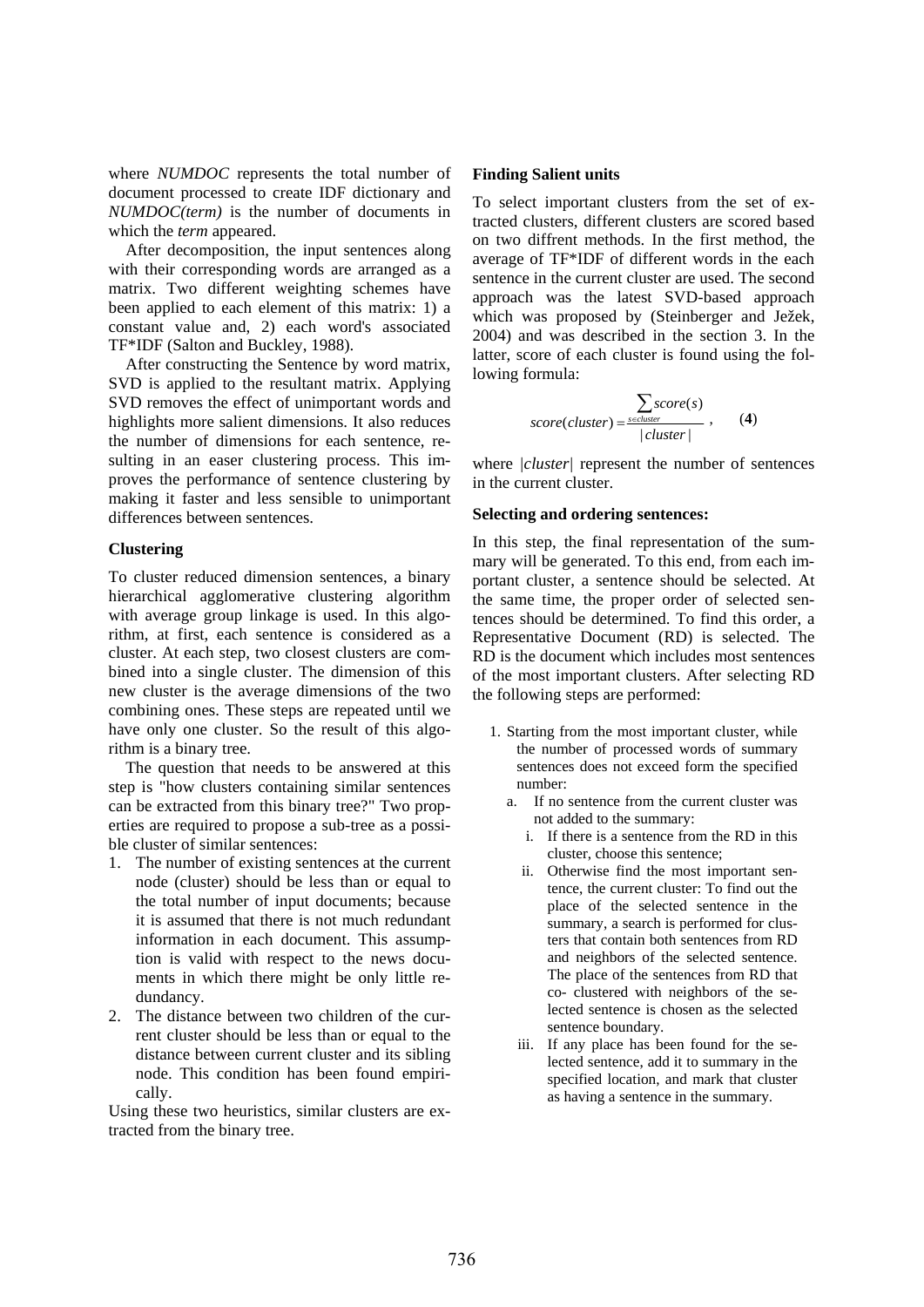2. If it remains any unplaced sentence which should be presented in the summary, go to step 1 with the remaining number of words.

## **5 Experiments**

## **5.1 Testing Collection**

The proposed summarizer is originally developed for the Persian language. In Persian like many other languages there is not a standard test collection, to evaluate the summarizers. To overcome the lake of a test collection in Persian, an unsupervised approach of evaluating summaries is selected (i.e. SVD-based evaluation method proposed in (Steinberger and Ježek, 2004)). In addition to an evaluator, a collection of documents was also required. For this purpose different texts related to a single event were collected. The properties of these collections are presented in table 1

## **5.2 Results and Discussions:**

To find out which term weighting and distance measure causes the highest increase in the SVD-Scores, various combinations of these approaches has been used in the summarization approach. To find the distance between clusters, Euclidian, Hamming, and Chebyshev distances and to determine the saliency of different clusters, TFIDF and SVD-based methods were used. The gained SVD- Based score using different configurations are represented in table 2

As it can be seen in table 2, TFIDF-based methods score higher than SVD-based methods. Also, the most promising distance was the hamming distance. It can also be seen that the performance decreases substantially when instead of a constant value *tf\*idf* scores were used. It was observed that using various distance measure the SVD-Score of each collection would be different. The SVD-Scores are in favor of using the boosting methods for classification of sentences with different distance measure for each classifier. Comparing these results with the ones proposed in (Steinberger and Ježek, 2004), a significant decrease in evaluated SVD-Based scores is observed. One of the reasons for this phenomenon is that the distinct words appearing in multi-documents are more extensive than the words appear in a single document.

## **6 Conclusions**

This paper presents a new SVD-based multilingual multi-document summarization method using agglomerative clustering. In this method, first, using SVD, the most important concepts representing sentences are extracted into a word by a sentence matrix. Then, similar sentences are clustered using a new heuristic method. Finally, impor-

| Average number of distinct words in documents | 1474 |
|-----------------------------------------------|------|
| Average number of sentences in documents      | 32   |
| Average number of sentences in subjects       | 643  |
| Maximum Number of distinct words in subjects  | 2189 |
| Minimum Number of distinct words in subjects  | 485  |
| Number of subjects                            | 14   |

|              | Euclidian |       |       | Hamming |       |       | Chebyshev |       |       |
|--------------|-----------|-------|-------|---------|-------|-------|-----------|-------|-------|
|              | Avg       | Max   | Min   | Avg     | Max   | Min   | Avg       | Max   | Min   |
| <b>TFIDF</b> | 0.450     | 0.572 | 0.286 | 0.518   | 0.596 | 0.343 | 0.475     | 0.605 | 0.264 |
| SVD-based    | 0.466     | 0.632 | 0.313 | 0.472   | 0.650 | 0.322 | 0.449     | 0.620 | 0.309 |

**Table 1.** Testing Collections –Details

**Table 2.** Using a constant value for word-sentence matrix

|              | Euclidian |       |       | Hamming |       |       | Chebyshev |       |       |
|--------------|-----------|-------|-------|---------|-------|-------|-----------|-------|-------|
|              | Avg       | Max   | Min   | Avg     | Max   | Min   | Avg       | Max   | Min   |
| <b>TFIDF</b> | 0.364     | 0.549 | 0.109 | 0.269   | 0.512 | 0.113 | 0.406     | 0.512 | 0.283 |
| SVD-based    | 0.309     | 0.134 | 0.563 | 0.319   | 0.499 | 0.112 | 0.367     | 0.518 | 0.235 |

**Table 3.** Using TF-IDF for each element of the matrix